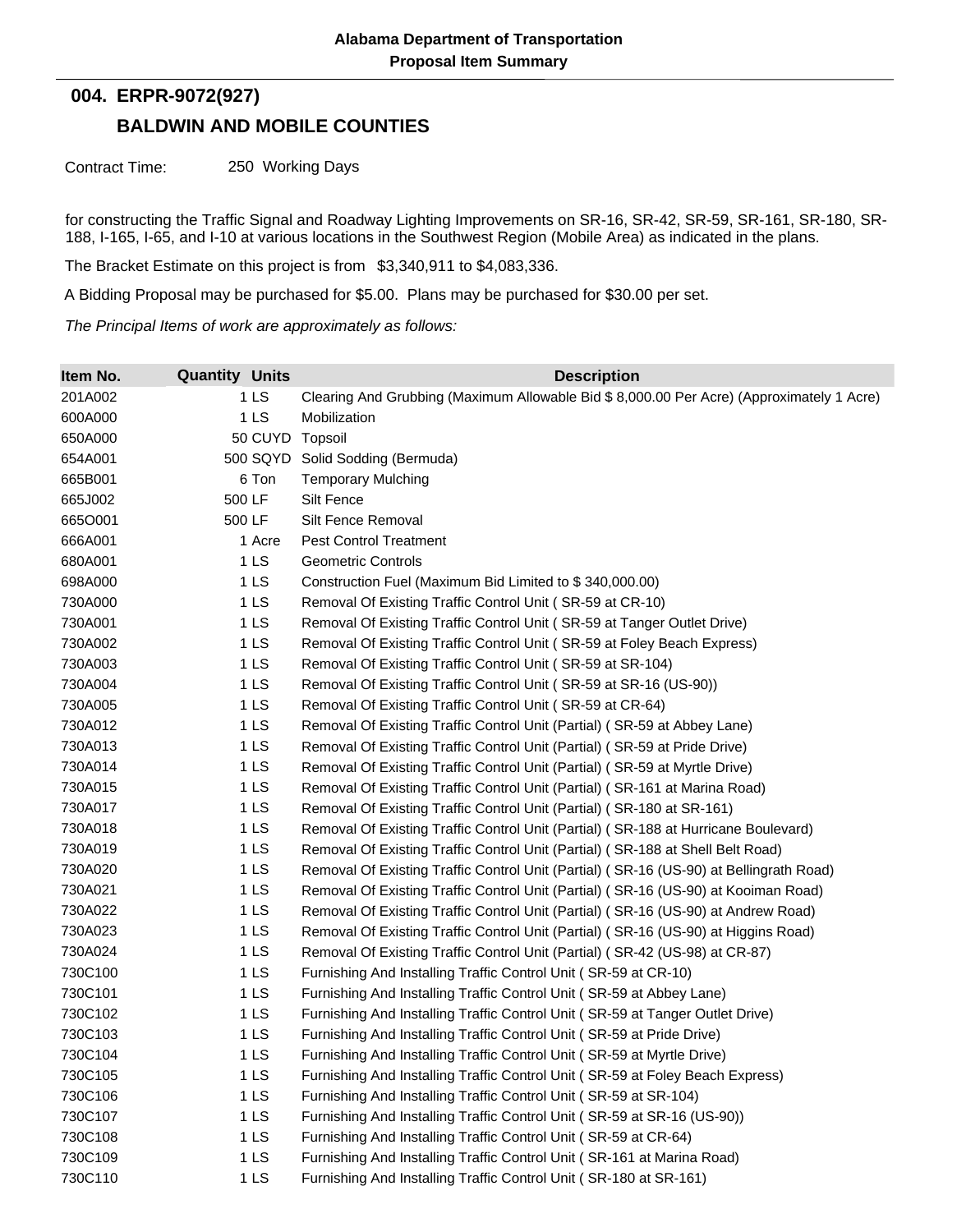| ERPR-9072(927)<br>Page: 2 |                       |                                                                                                             |  |  |
|---------------------------|-----------------------|-------------------------------------------------------------------------------------------------------------|--|--|
| Item No.                  | <b>Quantity Units</b> | <b>Description</b>                                                                                          |  |  |
| 730C111                   | 1 <sub>LS</sub>       | Furnishing And Installing Traffic Control Unit (SR-188 at Hurricane Boulevard)                              |  |  |
| 730C112                   | 1 <sub>LS</sub>       | Furnishing And Installing Traffic Control Unit (SR-188 at Shell Belt Road)                                  |  |  |
| 730C113                   | 1 LS                  | Furnishing And Installing Traffic Control Unit (SR-16 (US-90) at Bellingrath Road)                          |  |  |
| 730C114                   | 1 LS                  | Furnishing And Installing Traffic Control Unit (SR-16 (US-90) at Kooiman Road)                              |  |  |
| 730C115                   | 1 LS                  | Furnishing And Installing Traffic Control Unit (SR-16 (US-90) at Andrew Road)                               |  |  |
| 730C116                   | 1 <sub>LS</sub>       | Furnishing And Installing Traffic Control Unit (SR-16 (US-90) at Higgins Road)                              |  |  |
| 730C117                   | 1 <sub>LS</sub>       | Furnishing And Installing Traffic Control Unit (SR-42 (US-98) at CR-87)                                     |  |  |
| 730E000                   | 28 Each               | Metal Traffic Signal Pole Foundation                                                                        |  |  |
| 730F000                   | 3 Each                | Metal Traffic Signal Pole With 35' Mast Arm Assembly                                                        |  |  |
| 730F001                   | 3 Each                | Metal Traffic Signal Pole With 40' Mast Arm Assembly                                                        |  |  |
| 730F002                   | 2 Each                | Metal Traffic Signal Pole With 45' Mast Arm Assembly                                                        |  |  |
| 730F003                   | 3 Each                | Metal Traffic Signal Pole With 50' Mast Arm Assembly                                                        |  |  |
| 730F004                   | 4 Each                | Metal Traffic Signal Pole With 55' Mast Arm Assembly                                                        |  |  |
| 730F005                   | 1 Each                | Metal Traffic Signal Pole With 60' Mast Arm Assembly                                                        |  |  |
| 730F006                   | 2 Each                | Metal Traffic Signal Pole With 70' Mast Arm Assembly                                                        |  |  |
| 730F007                   | 1 Each                | Metal Traffic Signal Pole With 75' Mast Arm Assembly                                                        |  |  |
| 730F008                   | 1 Each                | Metal Traffic Signal Pole With 55' and 75' Mast Arm Assembly                                                |  |  |
| 730F009                   | 1 Each                | Metal Traffic Signal Pole With 60' and 65' Mast Arm Assembly                                                |  |  |
| 730F010                   | 1 Each                | Metal Traffic Signal Pole With 45' and 50' Mast Arm Assembly                                                |  |  |
| 730G001                   | 6 Each                | Metal Traffic Signal Strain Pole                                                                            |  |  |
| 730H001                   | 30,000 LF             | Loop Wire                                                                                                   |  |  |
| 7301001                   | 41,075 LF             | Loop Detector Lead-In-Cable                                                                                 |  |  |
| 730J010                   | 171 Each              | Vehicle Loop Detector                                                                                       |  |  |
| 730K000                   | 66 Each               | <b>Traffic Signal Junction Box</b>                                                                          |  |  |
| 730L003                   | 250 LF                | 1", Non-Metallic, Conduit                                                                                   |  |  |
| 730L005                   | 6,780 LF              | 2", Non-Metallic, Conduit                                                                                   |  |  |
| 730N010                   | 25 Each               | Luminaire Extension Assembly, 12'                                                                           |  |  |
| 730P022                   | 84 Each               | Vehicular Signal Head, 12 Inch, 3 Section, Type LED                                                         |  |  |
| 730P023                   | 23 Each               | Vehicular Signal Head, 12 Inch, 4 Section, Type LED                                                         |  |  |
| 730P100                   | 3 Each                | Pedestrian Signal Head, Type LED                                                                            |  |  |
| 730Q020                   | 6 Each                | Miscellaneous Equipment, Backplate for Existing Vehicular Signal Head, 3 Section                            |  |  |
| 730Q022                   | 2 Each                | Miscellaneous Equipment, Backplate for Existing Vehicular Signal Head, 5 Section                            |  |  |
| 730R041                   | 13 Each               | Controller Assembly, Type NEMA, 16 Channels                                                                 |  |  |
| 730R151                   | 1 Each                | Controller Unit, Type NEMA                                                                                  |  |  |
| 730T010                   | 8 Each                | Electrical Power Service Assembly With Wood Pole                                                            |  |  |
| 730U015                   | 1 <sub>LS</sub>       | Video Detection System (SR-59 at Pride Drive)                                                               |  |  |
| 730Y620                   | 1 LS                  | Furnishing And Installing Pedestal Pole And Foundation With Pedestrian Signal Features (SR-<br>59 at CR-64) |  |  |
| 740B000                   | 3,328 SQFT            | <b>Construction Signs</b>                                                                                   |  |  |
| 740C000                   | 48 SQFT               | <b>Special Construction Signs</b>                                                                           |  |  |
| 740D000                   | 485 Each              | <b>Channelizing Drums</b>                                                                                   |  |  |
| 740E000                   | 255 Each              | Cones (36 Inches High)                                                                                      |  |  |
| 740M001                   | 255 Each              | <b>Ballast For Cone</b>                                                                                     |  |  |
| 741C010                   | 2 Each                | Portable Sequential Arrow And Chevron Sign Unit                                                             |  |  |
| 745A000                   |                       | 20 HOUR Uniformed Police Officer                                                                            |  |  |
| 751D008                   | 48 Each               | Replace Breakaway Fuse Holder                                                                               |  |  |
| 751D009                   | 48 Each               | Replace Fuse In Pole Base                                                                                   |  |  |
| 751D057                   | 37 Each               | Replace Pole Wiring Cables Power Cords                                                                      |  |  |
| 751E000                   | 14 Each               | Replace High Mast Lowering Device System                                                                    |  |  |
| 751K000<br>751K002        | 23 Each<br>88 Each    | Replace Roadway Luminaire (Including All Mounting Appurtenances)                                            |  |  |
|                           |                       | Replace High Mast Luminaire (Including All Mounting Appurtenances)                                          |  |  |
| 751L025<br>751L036        | 16 Each<br>48 Each    | Remove Roadway Luminaire Assembly<br>Remove High Mast Luminaire                                             |  |  |
| 751L037                   | 14 Each               | Remove High Mast Luminaire Assembly                                                                         |  |  |
| 751L045                   | 37 Each               | Remove Power Cord                                                                                           |  |  |
|                           |                       |                                                                                                             |  |  |